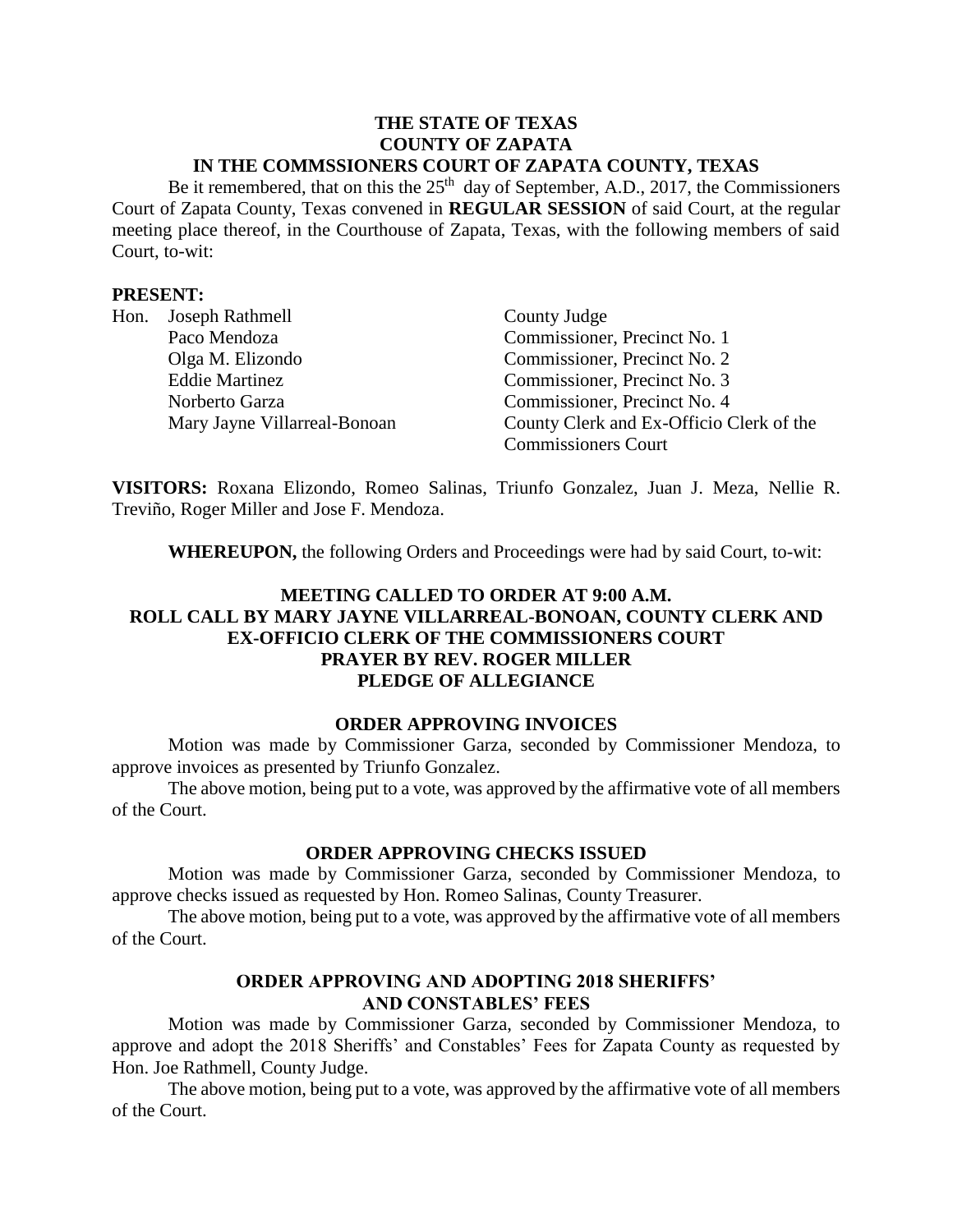# **ORDER APPROVING TO HIRE JOSE I. MARTINEZ FOR POSITION OF DISTRIBUTION, SLOT #23**

Motion was made by Commissioner Mendoza, seconded by Commissioner Garza, to approve to hire Jose I. Martinez for the position of distribution slot #23 at a starting rate of \$9.00 per hour as requested by Carlos Treviño, Water Plant Manager.

The above motion, being put to a vote, was approved by the affirmative vote of all members of the Court.

## **ORDER APPROVING ORDER AUTHORIZING ISSUANCE OF "ZAPATA COUNTY, TEXAS UNLIMITED TAX ROAD REFUNDING BONDS, SERIES 2017"**

Motion was made by Commissioner Garza, seconded by Commissioner Mendoza, to approve an order authorizing the issuance of "Zapata County, Texas Unlimited Tax Road Refunding Bonds, Series 2017," delegating the authority to certain county officials and staff to execute certain documents relating to the bonds; entering into an escrow agreement and a paying agent/registrar agreement; and authorizing other matters related thereto, as requested by Daniel M. Martinez, Estrada, Hinojosa, & Company, Inc.

The above motion, being put to a vote, was approved by the affirmative vote of all members of the Court.

# **ORDER APPROVING EXTENSION TO FINANCIAL ADVISORY CONTRACT BETWEEN ZAPATA COUNTY, TEXAS AND ESTRADA, HINOJOSA AND COMPNAY, INC.**

Motion was made by Commissioner Garza, seconded by Commissioner Mendoza, to approve an extension to the Financial Advisory Contract between Zapata County, Texas and Estrada, Hinojosa and Company, Inc., as requested by Daniel M. Martinez, Estrada, Hinojosa, & Company Inc.

The above motion, being put to a vote, was approved by the affirmative vote of all members of the Court.

## **ORDER APPROVING CONTRACT WITH TEXAS OFFICE SYSTEMS FOR COURTHOUSE WIDE PITNEY BOWES MAILING SYSTEM**

Motion was made by Commissioner Garza, seconded by Commissioner Elizondo, to approve a contract with Texas Office Systems for the courthouse wide Pitney Bowes mailing system as requested by Rocky Conrad, Texas Office Systems.

The above motion, being put to a vote, was approved by the affirmative vote of all members of the Court.

## **ORDER APPROVING LINE-ITEM TRANSFERS**

Motion was made by Commissioner Garza, seconded by Commissioner Mendoza, to approve the following line item transfers to meet departmental needs:

|             | <b>DEPARTMENT</b> | <b>LINE ITEM</b> | <b>FUND</b>                    | <b>AMOUNT</b> |
|-------------|-------------------|------------------|--------------------------------|---------------|
| <b>FROM</b> | Sheriff's Dept.   | 10-560-335       | <b>Computer Expenses</b>       | \$8,400.00    |
| <b>TO</b>   | Sheriff's Dept.   | 10-560-330       | Fuel & Lubricants              | \$8,400.00    |
| <b>FROM</b> | Sheriff's Dept.   | 10-560-205       | Uniforms                       | \$2,600.00    |
| <b>TO</b>   | Sheriff's Dept.   | 10-560-454       | <b>Vehicle Maintenance</b>     | \$2,600.00    |
| <b>FROM</b> | Sheriff's Dept.   | 10-560-429       | <b>Prisoner Transportation</b> | \$500.00      |
| <b>TO</b>   | Sheriff's Dept.   | 10-560-454       | <b>Vehicle Maintenance</b>     | \$500.00      |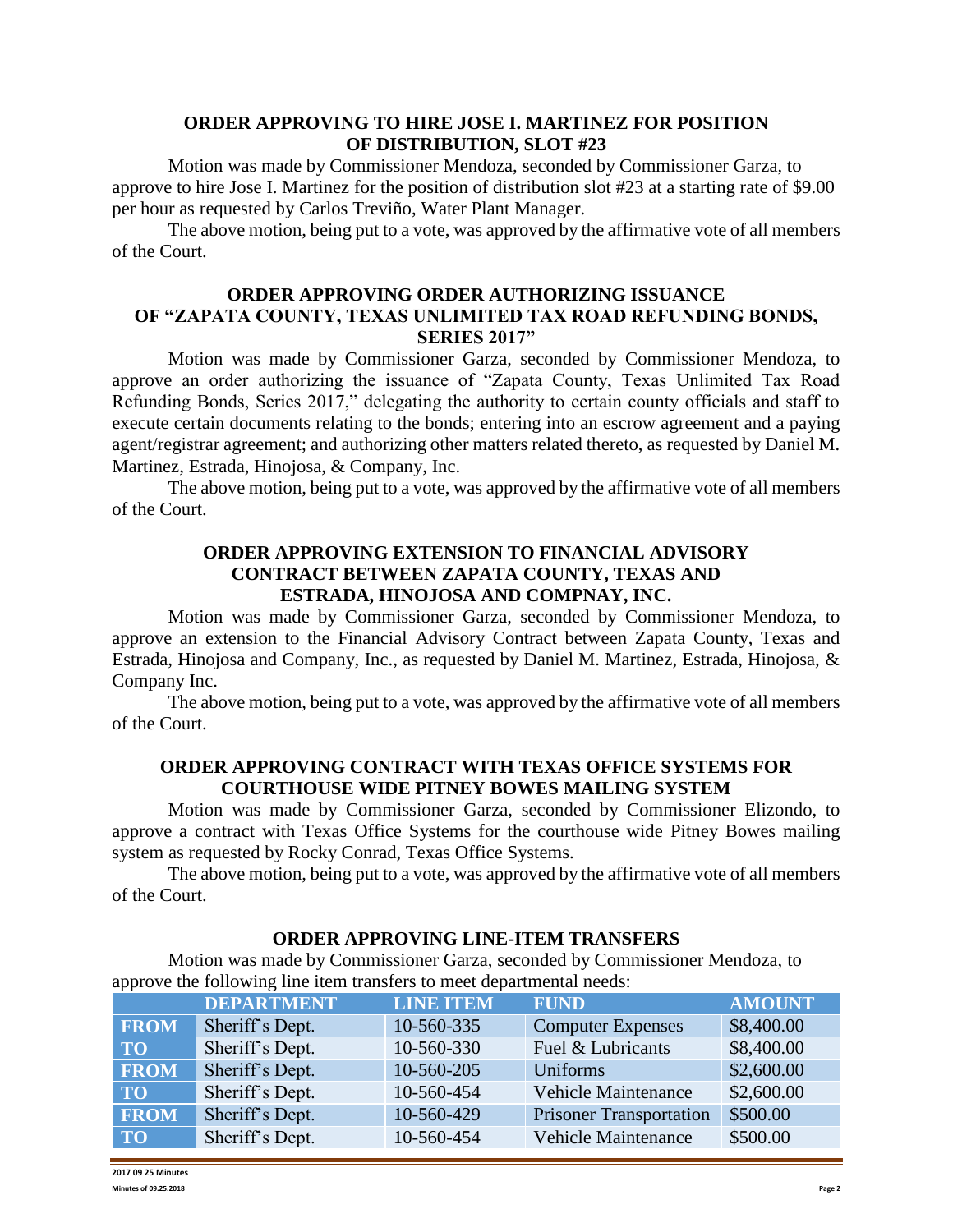| <b>FROM</b> | Sheriff's County Jail | 10-561-311   | Postage                 | \$500.00 |
|-------------|-----------------------|--------------|-------------------------|----------|
| <b>TO</b>   | Sheriff's Dept.       | 10-560-454   | Vehicle Maintenance     | \$500.00 |
| <b>FROM</b> | Sheriff's County Jail | $10-561-335$ | <b>Computer Expense</b> | \$500.00 |
| <b>TO</b>   | Sheriff's Dept.       | 10-560-454   | Vehicle Maintenance     | \$500.00 |

as requested by Sheriff Alonso M. Lopez, Zapata County Sheriff.

The above motion, being put to a vote, was approved by the affirmative vote of all members of the Court.

Motion was made by Commissioner Garza, seconded by Commissioner Mendoza, to approve the following line item transfers to meet departmental needs:

|             | <b>DEPARTMENT</b> | <b>LINE ITEM</b> | <b>FUND</b> | <b>AMOUNT</b> |
|-------------|-------------------|------------------|-------------|---------------|
| <b>FROM</b> | Non-Department    | 10-409-444       | Electricity | \$2,500.00    |
| <b>TO</b>   | Non-Department    | 10-409-420       | Telephone   | \$2,500.00    |
| <b>FROM</b> | Non-Department    | 10-409-444       | Electricity | \$10,200.00   |
| <b>TO</b>   | Non-Department    | 10-409-445       | Water       | \$10,200.00   |

as requested by Bobbie Meza-Barrera, Auditor's Office.

The above motion, being put to a vote, was approved by the affirmative vote of all members of the Court.

Motion was made by Commissioner Garza, seconded by Commissioner Mendoza, to approve the following line item transfers to meet departmental needs:

|             | <b>DEPARTMENT</b> | LINE ITEM  | <b>EFUND</b>            | ' AMOUNT   |
|-------------|-------------------|------------|-------------------------|------------|
| <b>FROM</b> | Tax Office        | 10-499-462 | <b>Equipment Rental</b> | \$1,200.00 |
| <b>TO</b>   | Tax Office        | 10-499-457 | Equipment Maintenance   | \$1,200.00 |

as requested by Luis Gonzalez, Tax Assessor-Collector.

The above motion, being put to a vote, was approved by the affirmative vote of all members of the Court.

Motion was made by Commissioner Garza, seconded by Commissioner Mendoza, to approve the following line item transfers to meet departmental needs:

|                                                                                                                                                          | <b>DEPARTMENT</b>                  | LINE ITEM FUND |                                | <b>AMOUNT</b> |  |
|----------------------------------------------------------------------------------------------------------------------------------------------------------|------------------------------------|----------------|--------------------------------|---------------|--|
| <b>FROM</b>                                                                                                                                              | Zapata Co. Waterworks   80-600-443 |                | Electricity                    | \$10,000.00   |  |
| <b>TO</b>                                                                                                                                                | Zapata Co. Waterworks 80-600-336   |                | <b>Repairs and Maintenance</b> | \$10,000.00   |  |
| $\sim$ as a contract of the $\alpha$ -decomposition $\mathbf{W}_{\alpha}$ and $\mathbf{W}_{\alpha}$ and $\mathbf{W}_{\alpha}$ are contracted in $\alpha$ |                                    |                |                                |               |  |

as requested by Carlos Treviño, Water Plant Manager.

The above motion, being put to a vote, was approved by the affirmative vote of all members of the Court.

Motion was made by Commissioner Garza, seconded by Commissioner Mendoza, to approve the following line item transfers to meet departmental needs:

|                                                                                                                                                                                                                                                       | <b>DEPARTMENT</b> | <b>LINE ITEM</b> | <b>FUND</b>           | <b>AMOUNT</b> |  |
|-------------------------------------------------------------------------------------------------------------------------------------------------------------------------------------------------------------------------------------------------------|-------------------|------------------|-----------------------|---------------|--|
| <b>FROM</b>                                                                                                                                                                                                                                           | Wastewater        | 08-602-341       | Chlorine & Chemical   | \$17,651.00   |  |
| <b>TO</b>                                                                                                                                                                                                                                             | Wastewater        | 08-602-336       | Repairs & Maintenance | \$17,651.00   |  |
| <b>FROM</b>                                                                                                                                                                                                                                           | Wastewater        | 08-602-311       | Postage               | \$2,000.00    |  |
| <b>TO</b>                                                                                                                                                                                                                                             | Wastewater        | 08-602-336       | Repairs & Maintenance | \$2,000.00    |  |
| <b>FROM</b>                                                                                                                                                                                                                                           | Wastewater        | 08-602-481       | <b>State Fees</b>     | \$4,000.00    |  |
| <b>TO</b>                                                                                                                                                                                                                                             | Wastewater        | 08-602-336       | Repairs & Maintenance | \$4,000.00    |  |
| $\pm$ 11 F1 $\pm$ 11 F1 $\pm$ 11 F1 $\pm$ 11 F1 $\pm$ 11 $\pm$ 11 $\pm$ 11 $\pm$ 11 $\pm$ 11 $\pm$ 11 $\pm$ 11 $\pm$ 11 $\pm$ 11 $\pm$ 11 $\pm$ 11 $\pm$ 11 $\pm$ 11 $\pm$ 11 $\pm$ 11 $\pm$ 11 $\pm$ 11 $\pm$ 11 $\pm$ 11 $\pm$ 11 $\pm$ 11 $\pm$ 11 |                   |                  |                       |               |  |

as requested by Eloy Chapa, Jr., Sewer Plant Manager.